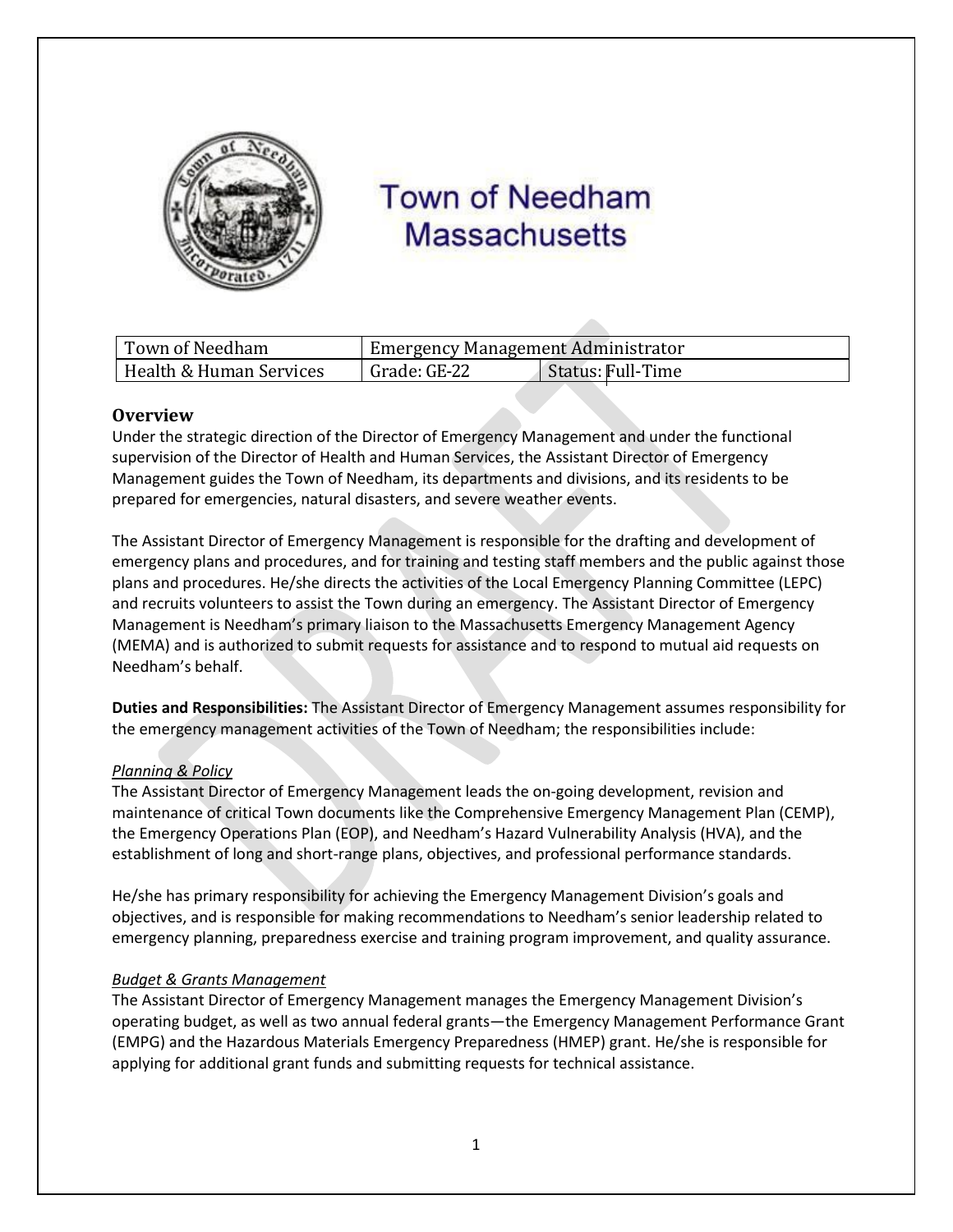## *Continuity of Operations (COOP)*

The Assistant Director of Emergency Management leads the Town of Needham's efforts to ensure its continuity of operations under all scenarios and to minimize disruptions and downtimes; this work includes continuity/resilience functions of departments and divisions like Information Technology, Accounting, Treasury, and others.

## *Collaboration & Coordination*

The Assistant Director of Emergency Management represents the Town and its interests at local, regional, state, and federal meetings, working groups, and task forces such as the quarterly MEMA Region 2 EMD Meeting, the Metro Regional Preparedness Coalitions quarterly stakeholder meetings, and the monthly preparedness Region 4AB meetings, among others.

He/she liaises with representatives of Massachusetts Emergency Management Agency in conduct of his/her duties. Additional responsibilities include working with the Needham Commission on Disabilities to make plans accessible to all audiences, especially those including individuals with access and functional needs.

### *Trainings & Exercises*

The Assistant Director of Emergency Management designs, develops, and implements a sustainable multi-year Training & Exercise Plan (MTEP) which corresponds to those scenarios identified in Needham's community-wide Hazard Vulnerability Analysis. The MTEP should be compliant with the standards of the Homeland Security Exercises and Evaluation Program (HSEEP) to maintain compliance necessary for state and federal reimbursement.

He/she identifies emergency management training and education needs and opportunities for Needham staff and plans and conducts emergency management training and education as appropriate, including trainings for residents in personal and family preparedness and basic emergency management training for community volunteers. He/she participates in periodic emergency exercises with Needham public safety, public works, and public health staff, as well as concerned federal, state, and regional government organizations.

The Assistant Director of Emergency Management develops protocols for, and facilitates, HSEEPcompliant Hot Washes and post-event debriefings; he/she drafts and presents drill and exercise-based after-action reports (AAR). He/she is also responsible for tracking the implementation of Corrective Actions from AARs and Improvement Plans (AAR/IPs), whether drill and exercise based or the AAR/IPs that results from analyzing Needham's response to real-world emergencies and severe weather events.

#### *On Call Position*

The Assistant Director of Emergency Management staffs and operates Needham's Emergency Operation Center (both in-person and virtual, depending upon the needs of the event). This responsibility includes the supervision and coordination of other Town of Needham staff as well as community volunteers to ensure a successful response to emergencies.

## *Situational Awareness*

The Assistant Director of Emergency Management is responsible for maintaining situational awareness during emergencies, and for gathering, analyzing, and synthesizing information to provide Town leadership with a clear understanding of the Town's conditions and the emergency circumstances. He/she must identify and support the implementation of the situational awareness platforms and tools to support timely information sharing internally and with external stakeholders. Practical experience using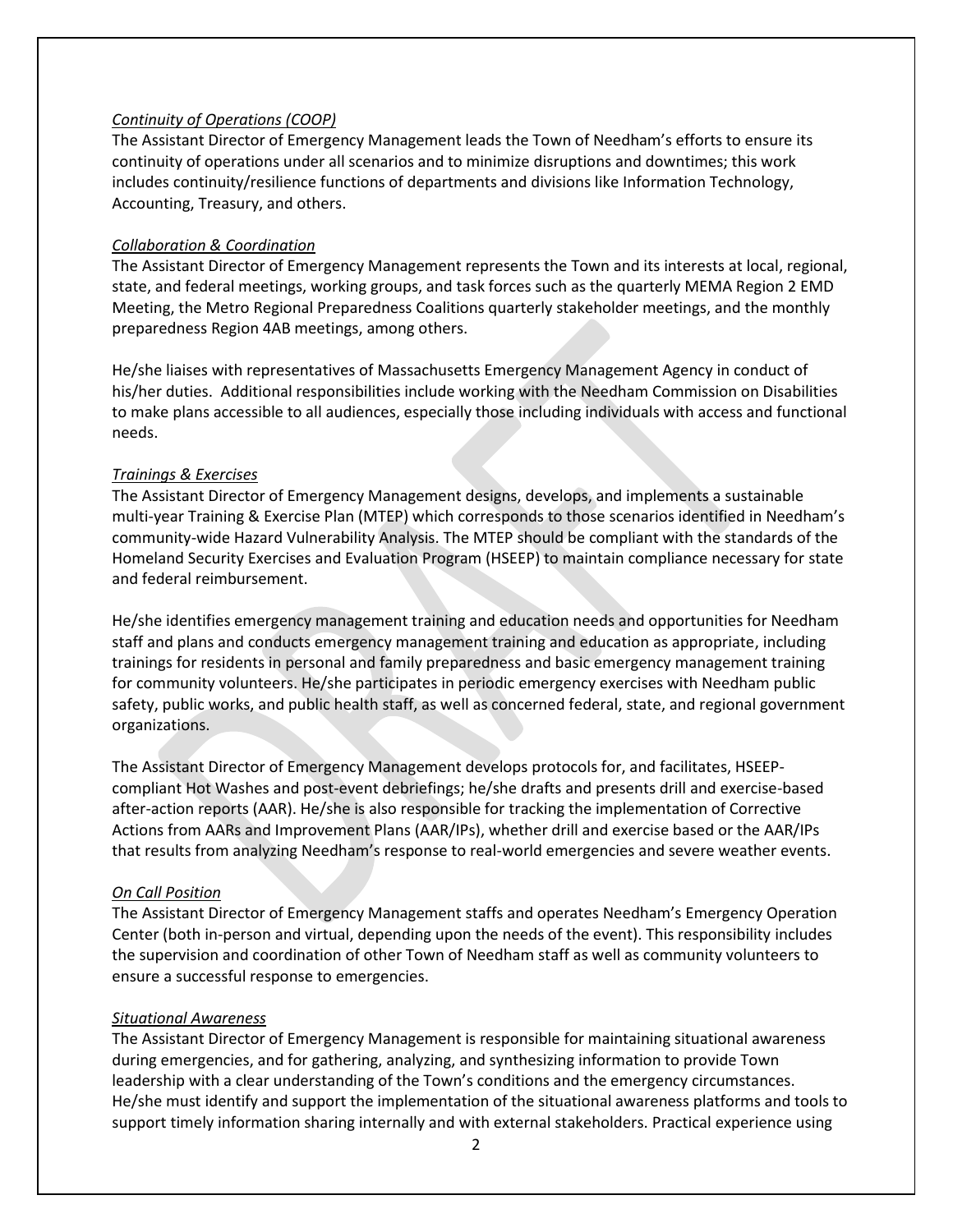Web EOC, the HHAN, and other emergency notification platforms are critical for this role. Experience presenting an Emergency Management-focused mobile or web applications is also essential.

## *Public Information*

The Assistant Director of Emergency Management conducts widespread public information and community education efforts to raise awareness about the importance of personal and family preparedness activities. These efforts are targeted towards both an internal (staff members, their families) and an external (residents, elected officials) audience.

He/she educates and informs the public and business community about emergency preparedness by developing and delivering training and community presentations and by writing articles and letters for publication. Additionally, he/she is responsible for the maintenance of emergency management records and the preparation of monthly and annual reports of the division's activities to the LEPC, to the Director of Emergency Management and the Director of Health & Human Services, and Town meeting.

# *LEPC*

The Assistant Director of Emergency Management has complete responsibility for maintaining compliance with the LEPC certification standards of the Massachusetts Emergency Management Agency (MEMA), and for ensuring that Needham maintains the high level of emergency preparedness necessary to achieve and sustain state certification. This includes development and maintenance of hazardous material incident response plans for the jurisdiction, as well as reviewing and exercising the plan annually.

He/she is responsible for scheduling Local Emergency Planning Committee (LEPC) meetings, preparing and posting agendas, directing the meeting, preparing and distributing meeting notes. This work involves planning, coordination, and significant facilitation skills, and their application in a public meeting which includes elected officials, Town managers, community partners, and committed Needham residents.

## *Volunteer Recruitment and Retention*

The Assistant Director of Emergency Management recruits, trains, equips, and tests volunteers in Needham's Medical Reserve Corps (MRC) and the Community Emergency Response Team (CERT). The Assistant Director is one of three Town officials authorized to deploy credentialed volunteers during emergency situations.

# *Overall*

The Assistant Director of Emergency Management assesses the emergency preparedness functions of all Town departments and divisions, and recommends performance and process improvements for the consideration of the Town Manager, the Director of Emergency Management, and the Director of Health & Human Services.

He/she performs varied and responsible functions requiring considerable judgment in the interpretation and application of Needham's emergency response plans, and must frequently conduct risk assessments in response to changing conditions, threats, and problems.

The Assistant Director of Emergency Management is recognized as the Town's authority for interpreting state and federal preparedness guidance, and for revising policies, plans, and procedures to incorporate that guidance. He/she conducts detailed policy analysis, researches policies and regulations, and drafts "case for change" memoranda.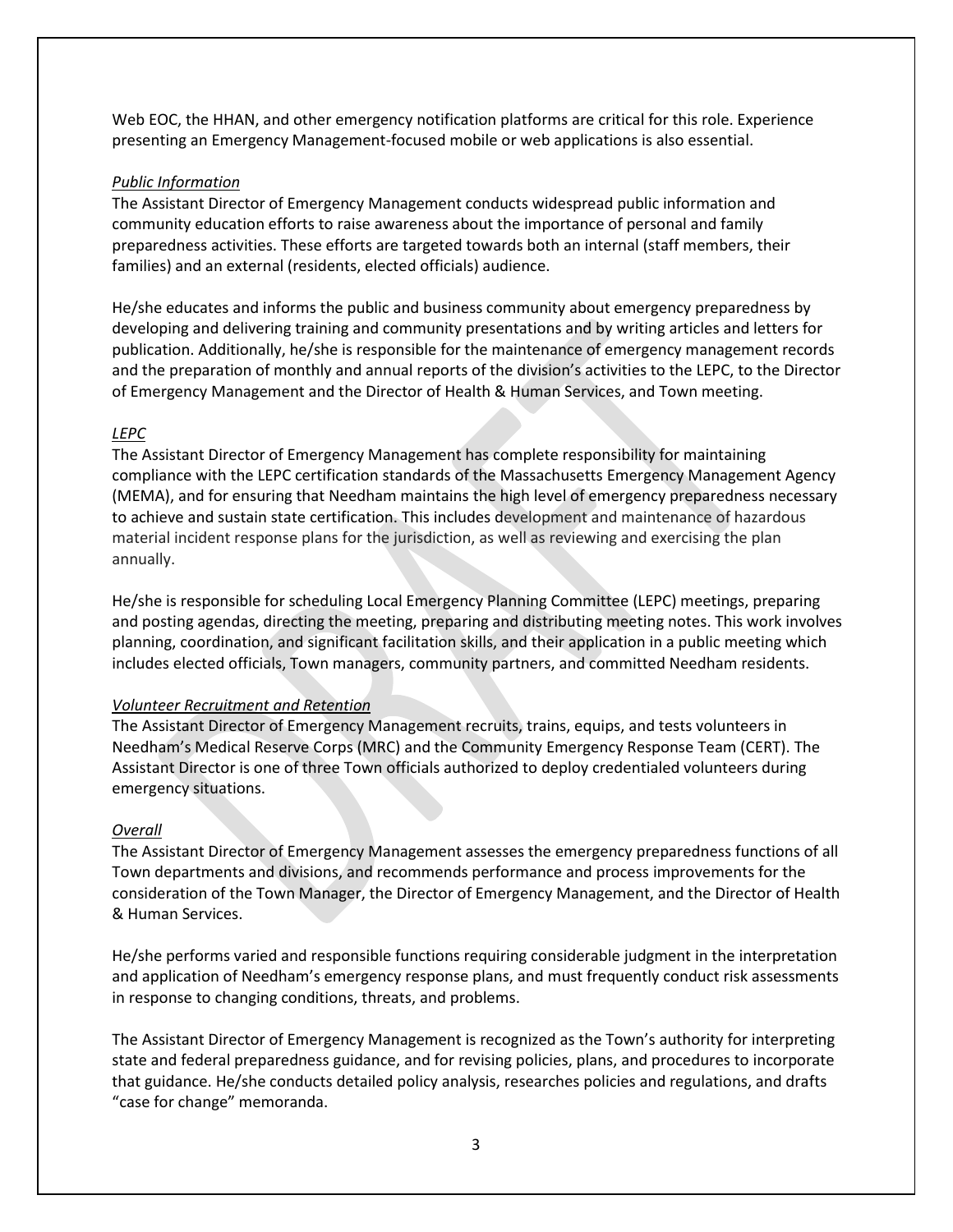The essential functions or duties listed are intended as illustrations of various types of work to be performed. The omission of specific statements of duties does not exclude them from the position if the work is similar, and logically related to the position. The position functions as a part of the overall municipal team to ensure effective and efficient municipal operations. He/she responds, when instructed, to various types of municipal health and medical emergencies on a 24/7 basis. Work may include overnight and weekend shifts as needed during the response to emergency events. Perform other duties as required by supervisor.

## **Knowledge and Abilities:**

- Knowledge of the principles and core concepts of emergency management, specifically as it relates to local towns.
- Knowledge of, and familiarity working with, emergency plans and procedures, including community sheltering operations, emergency dispensing site plans, and plans for the establishment and operation of community warming/cooling centers.
- Knowledge of the National Incident Management System, the Incident Command System, and appropriate training and exercises procedures including the Homeland Security Exercise and Evaluation Program (HSEEP).
- Ability to write concisely, to express thoughts clearly, and to develop ideas in logical sequence.
- Ability to present complex information to a variety of audiences (ranging from subject matter experts to the general public) by utilizing a variety of formats (written articles, oral presentations, etc.)
- Ability to maintain accurate records, to assemble items of information according to established procedures, to compile statistical data, and to prepare general reports.
- Ability to prepare and use charts, graphs and tables.
- Ability to exercise sound judgment, and especially to exercise discretion in handling confidential information.
- Ability to establish and maintain harmonious working relationships with others.
- Ability to deal tactfully with others and to resolve personnel conflicts effectively.
- Ability to work successfully, both as part of a larger group and independently.
- Ability to perform duties efficiently under tight deadlines, and to manage competing priorities during such situations.

**Required Education:** The position of Assistant Director of Emergency Management requires knowledge of governmental operations, public administration, emergency planning and procedures, and emergency response equivalent to at least a Bachelor's Degree in those or a related field.

**Preferred Education:** A Master's Degree in the fields of emergency management, emergency preparedness, or business continuity is strongly preferred.

**Required Credentials:** The position of Assistant Director of Emergency Management requires a certification in the Homeland Security Exercise & Evaluation Program (HSEEP) or the ability to achieve such a certification within 12-months of the date of hire. The Assistant Director of Emergency Management also requires high-level credentials in the Incident Command System (100, 200, 300, 400) and the National Incident Management System (700, 800, or equivalents).

**Preferred Credentials:** Designation as a Certified Emergency Manager (CEM) by the International Association of Emergency Managers (IAEM) and designation by the Federal Emergency Management Agency as a Master Exercise Practitioner (MEP) are highly preferred credentials. Demonstrated ability to